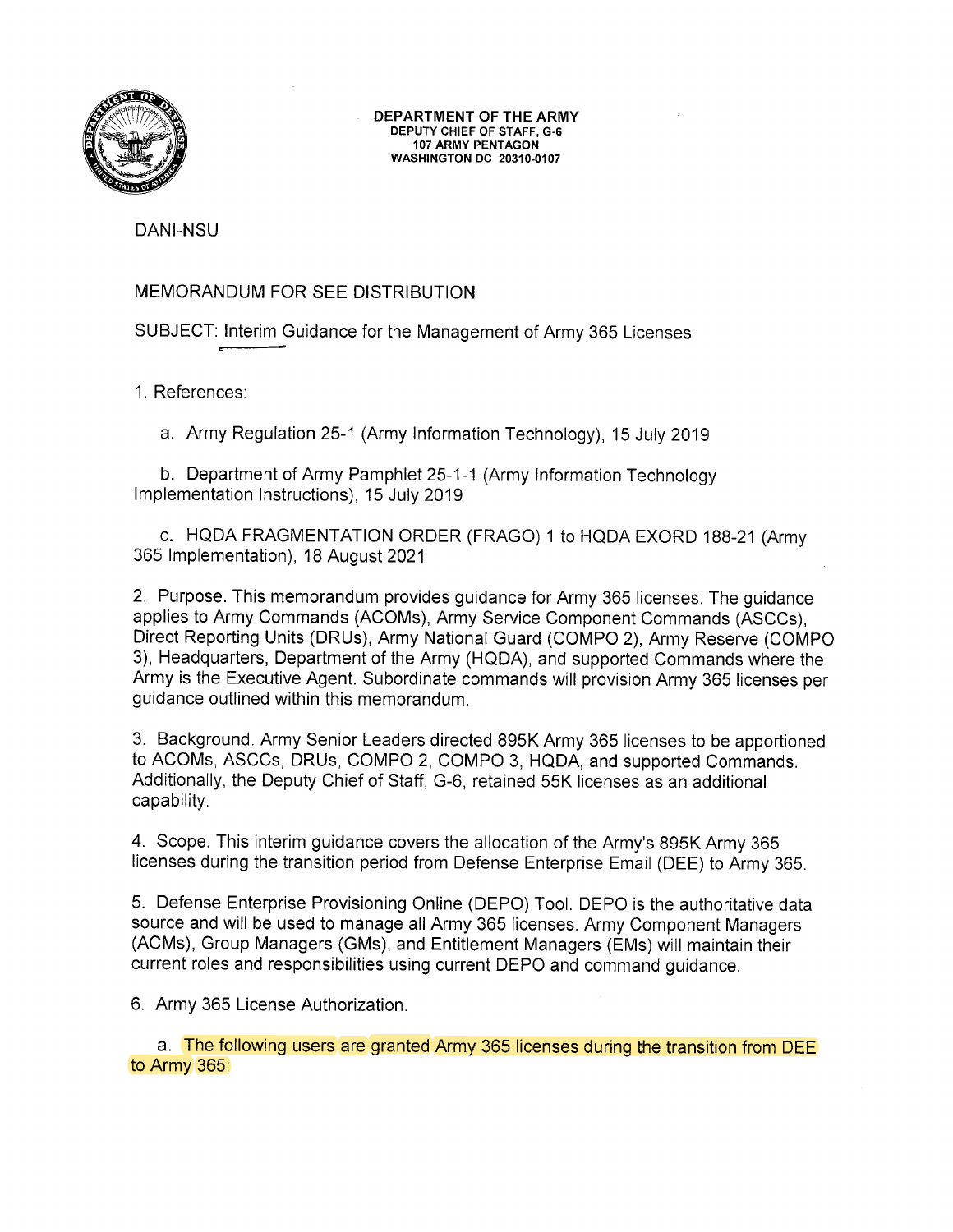(1) Army personnel with the rank of Corporal and higher with active DEE accounts

(2) Civilians with active DEE business accounts and higher

(3) Contractors who support the Department of the Army and have an Active Directory account.

(4) Joint and sister service personnel assigned to Army organizations and Commands where the Army is the Executive Agent.

(5) Local Nationals, foreign Nationals, foreign Military with an Army Common Access Card (CAC) or an alternate token and access to the Army network, with approval by the Foreign Disclosure Office for access to Army 365.

b. During the transition period, new Army users issued a CAC will be provided a basic DEE Army email account per the current auto-provisioning policy. lf a user requires a business DEE Army email account, they are considered eligible for an Army 365 license pending license availability in their organization.

c. Military and Civilian personnel not provisioned an Army 365 license will retain their Army-provided email account.

d. When a user moves to a new organization, it is the gaining organization's responsibility to issue or validate an Army 365 license from their allocation. Losing organizations will verify the license is returned to their command.

e. All other personnel are considered exceptions and managed according to the interim guidance consideration described in paragraph 7.

7. Exceptions. The following exceptions may be authorized an Army 365 license based on the following conditions and approval by the first 06 Commander, or civilian equivalent, within the users' chain of command using DD Form 2875. Once approved, organizations will provide the DD Form 2875 to the organization's Group Manager for action.

a. Army personnel in the rank of Specialist and below with appropriate justification by their chain of command.

b. Civilian personnel with appropriate justification by their chain of command

c. Military personnel from other services assigned to Army organizations and Commands where the Army is the Executive Agent.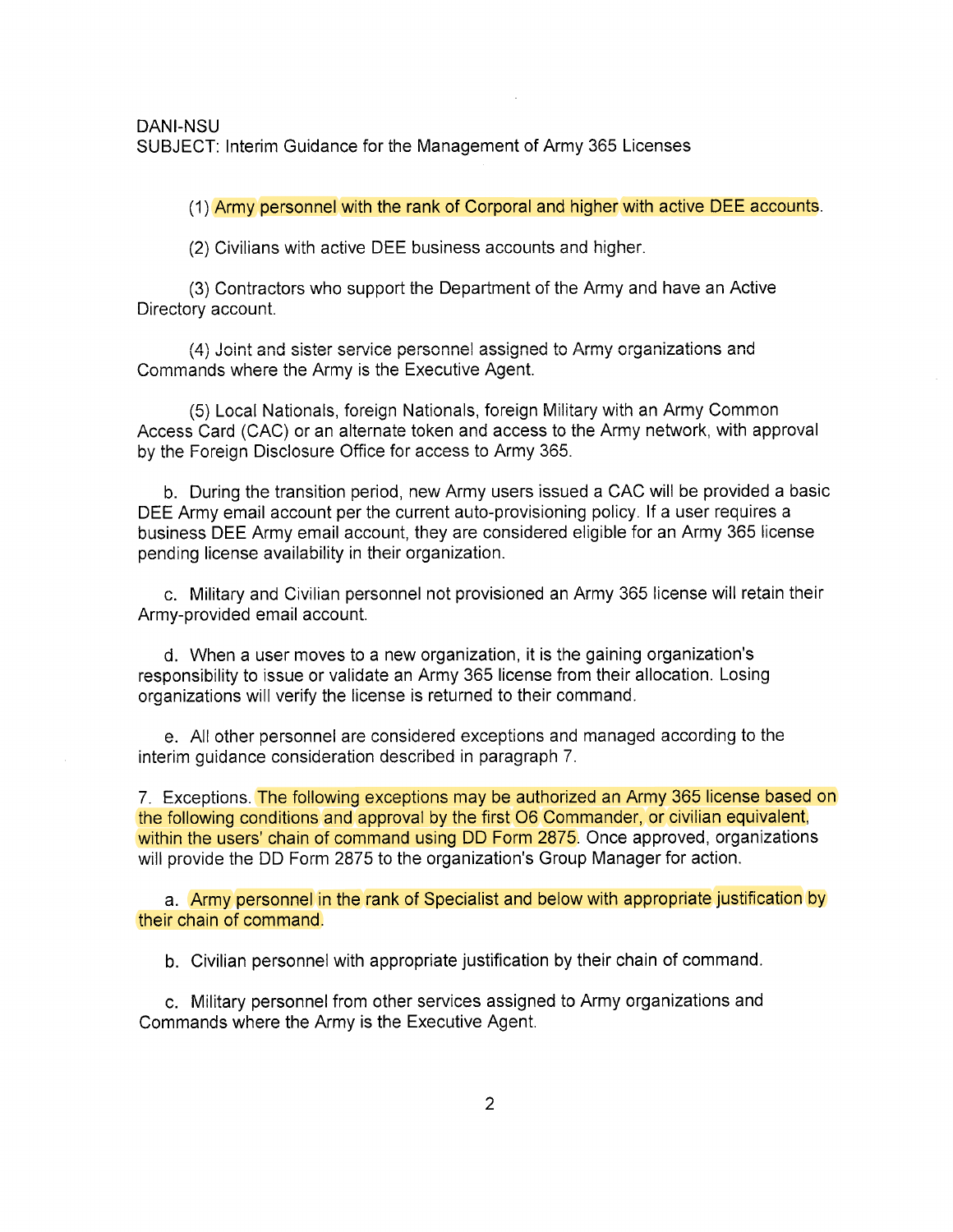d. Contractors with appropriate justification by their chain of command

e. Cadets who are under contract will follow guidelines established by TRADOC.

f. lnternational Military Students will follow guidelines established by TRADOC.

g. All other personnel to include local nationals, foreign nationals, foreign military with an Army CAC or an alternate token and access to the Army network, with appropriate justification by their chain of command.

8. Revoking Unused Army 365 Licenses. An unused Army 365 license is when a user fails to log in to email, Teams, SharePoint, or OneDrive for specified periods. Group Managers will remove Army 365 licenses from accounts that are unused for the period specified in the table below.

| Personnel              | <b>Unused Period</b> | Action                   |
|------------------------|----------------------|--------------------------|
| Contractors            | 45 days              | Army 365 License Removed |
| <b>Civilians</b>       | 45 days              | Army 365 License Removed |
| <b>Active Military</b> | 45 days              | Army 365 License Removed |
| COMPO 2 & 3            | 90 days              | Army 365 License Removed |

lf operational requirements and Command priorities determine an exception is necessary, Commands may grant those exceptions.

9. After the transition to Army 365 is complete, new users who meet license eligibility criteria are authorized an Army 365 license. Guidelines for Army 365 licensing tiers are found in Enclosure A - Army 365 Defense Enterprise Office Solutions (DEOS) License Tier Determination Criteria.

10. Monitoring Usage Metrics.

a. Per Reference C., FRAGO 1 to HQDA EXORD 188-21, paragraph 3.c.3.n., G-6 establishes and facilitates a monthly Army 365 usage review working group to recommend to Army Senior Leaders license requirement adjustments.

b. Commands provide monthly Army 365 license tier usage to HQDA DCS, G-6 to inform future license procurement decisions. Send updates to HQDA DCS, G-6 Army Fusion Cell; COL Joseph Gardner, joseph.n.gardner.mil@army.mil.

11. The proponent for this interim guidance is the Deputy Chief of Staff, G-6. This interim guidance remains in effect until it is rescinded or superseded.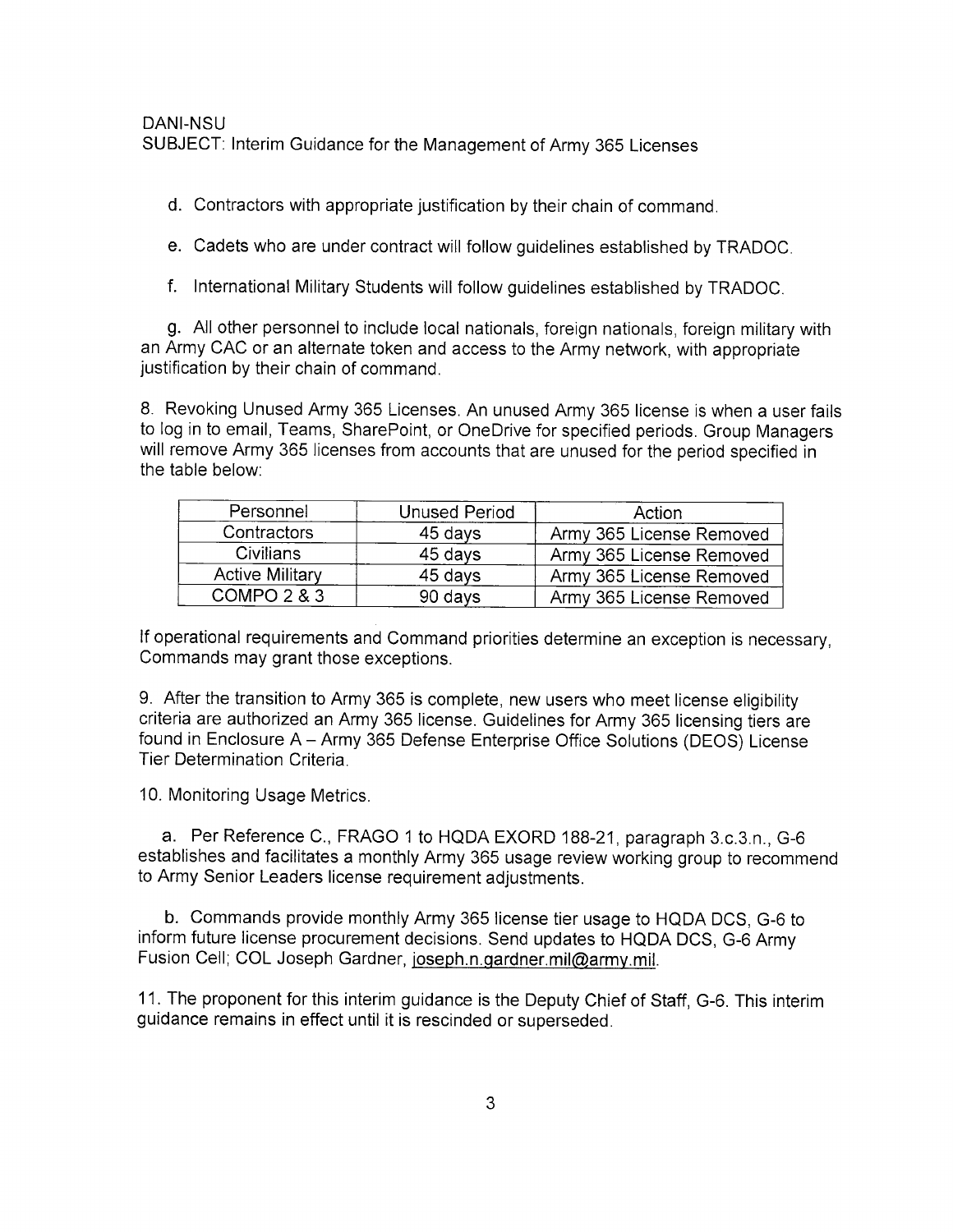DANI-NSU SUBJECT: lnterim Guidance for the Management of Army 365 Licenses

12. The point of contact for this guidance is COL Joseph Gardner, (703) 695-8763 or joseph. n. gardner. mil@army. mil.

 $JOHN$  B. MORRISON,  $JR$ . Lieutenant General L.S. Army

Deputy Chief of Staff, G-6

DISTRIBUTION:

Principal Officials of Headquarters, Department of the Army **Commander** 

- U.S. Army Forces Command
- U.S. Army Training and Doctrine Command
- U.S. Army Materiel Command
- U.S. Army Futures Command
- U.S. Army Pacific
- U.S. Army Europe and Africa
- U.S. Army Central
- U.S. Army North
- U.S. Army South
- U.S. Army Special Operations Command

Military Surface Deployment and Distribution Command

- U.S. Army Space and Missile Defense Command/Army Strategic Command
- U.S. Army Cyber Command
- U.S. Army Medical Command
- U.S. Army lntelligence and Security Command
- U.S. Army Criminal lnvestigation Command
- U.S. Army Corps of Engineers
- U.S. Army Military District of Washington
- U.S. Army Test and Evaluation Command
- U.S. Army Human Resources Command
- U.S. Army North Atlantic Treaty Organization (NATO) Brigade
- U.S. Army Joint Task Force-Guantanamo (JTF-GTMO)

Superintendent, U.S. Military Academy

Director, U.S. Army Acquisition Support Center

Superintendent, Arlington National Cemetery

Commandant, U.S. Army War College

Director, U.S. Army Civilian Human Resources Agency

(coNr)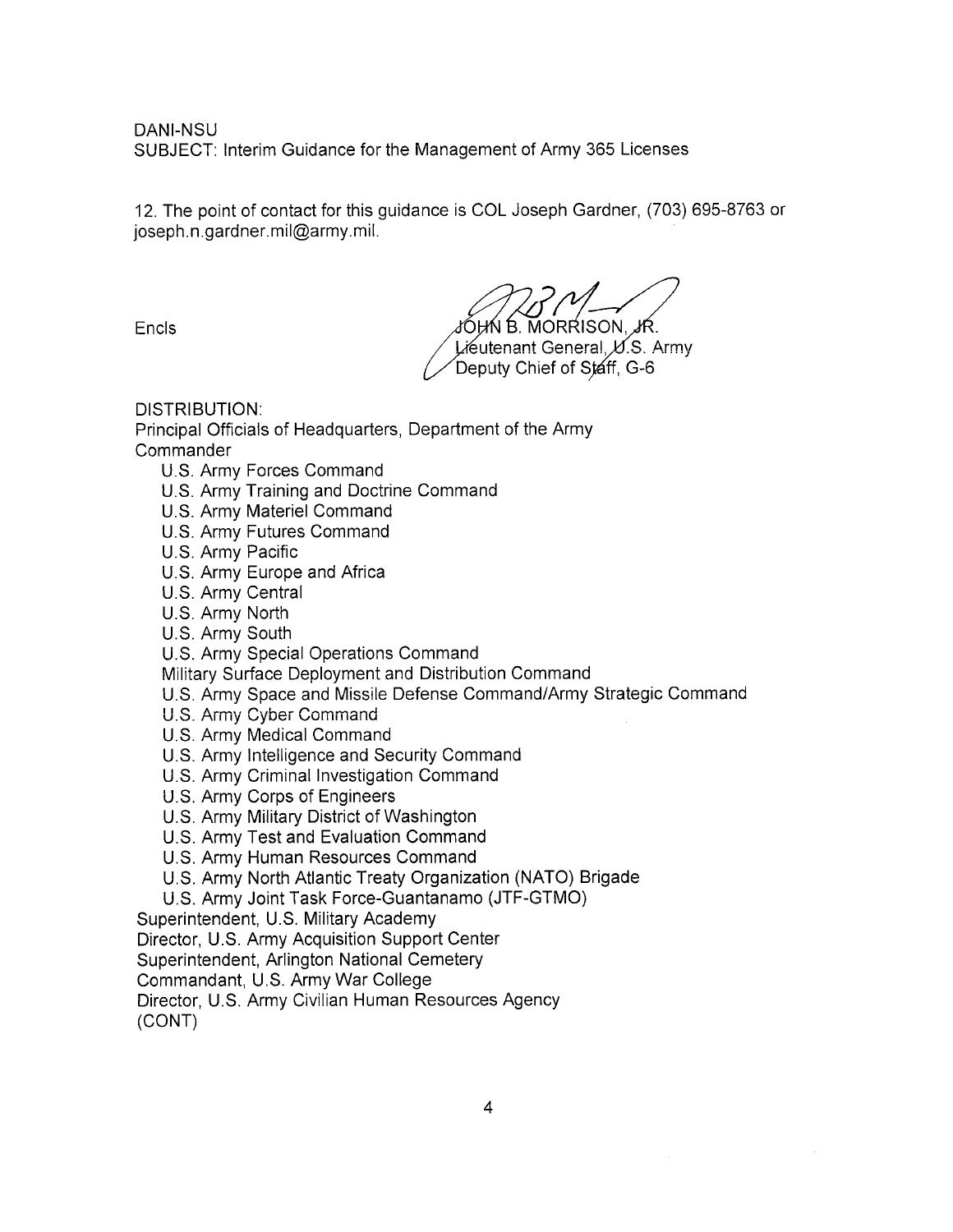DANI-NSU

SUBJECT: lnterim Guidance for the Management of Army 365 Licenses

DISTRIBUTION: (CONT) Director, U.S. Army National Guard Commander, U.S. Army Reserve Command U.S. European Command (EUCOM) U.S. Military Entrance Processing Command (MEP U.S. Special Operations Command - AFRICA (SOCAF) Director of Business Transformation Commander, Eighth Army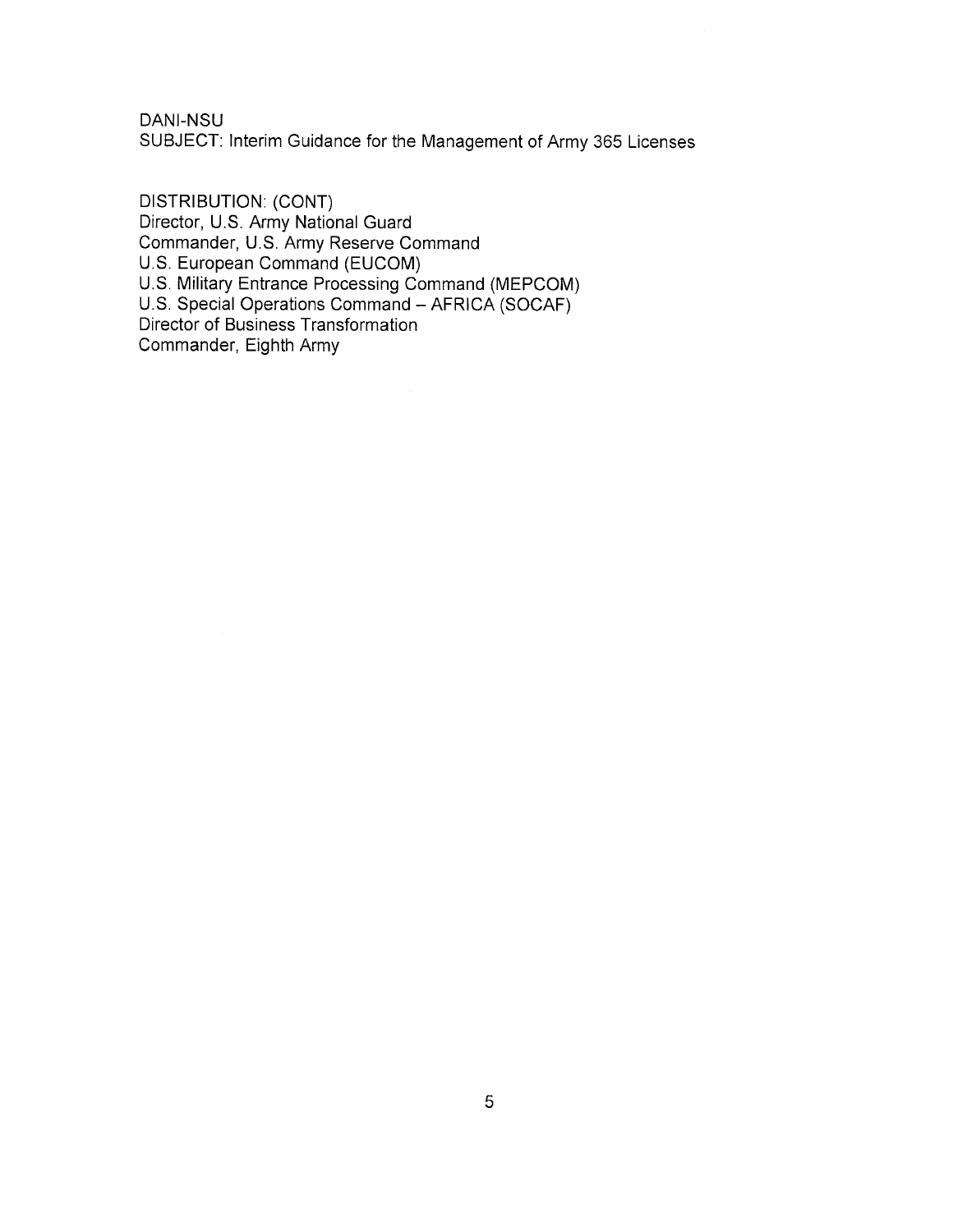DANI-NSU SUBJECT: lnterim Guidance for the Management of Army 365 Licenses

## Enclosure Army 365 Defense Enterprise Office Solutions (DEOS) License Tier Determination Criteria

DEOS License Tiers are expected to be implemented in 1QFY22.

There are four license entitlement tiers in Army 365; Economy, Basic, Business, and Enterprise. Each organization is apportioned several Army 365 licenses by tier, and it is the organization's responsibility to manage and distribute licenses within their approved capacities. The following guidelines help organizations deiermine what tier of Army 365 license a user should have and screen for possible exceptions to provide an Army 365 license.

### Economy License Criteria:

Answering "Yes" to any one of the below criteria may qualify for an Economy License

1. A Non-Person Entity (NPE) that requires Journal/CAPSTONE (NPE doesn't typically require a license)

2. Volunteer users (including some local nationals) without a Common Access Card (CAC) (have CAC equivalent that gives access to DEE) - user name and password access

3. Non-Governmental Organizations (NGOs) (like Red Cross) - same as volunteer uses above

4. Non-Federal Government (NFG) personnel - these are State government employees supporting Guard/Reserve and other Army commands

5. Bring Your Own Approved Device (BYOAD) - contractors (and others) bring their device that is CAC enabled

#### Basic License Griteria:

Assumes all Economy License criteria are met "Yes" responses to any of these criteria may qualify for a Basic License

1. Web-based only: Needs Exchange Online (EXO), Teams, SharePoint Online, One Drive, Web Applications

2. Demonstrated need to upload and download files (e.9., contract requires deliverables/artifacts provided regularly)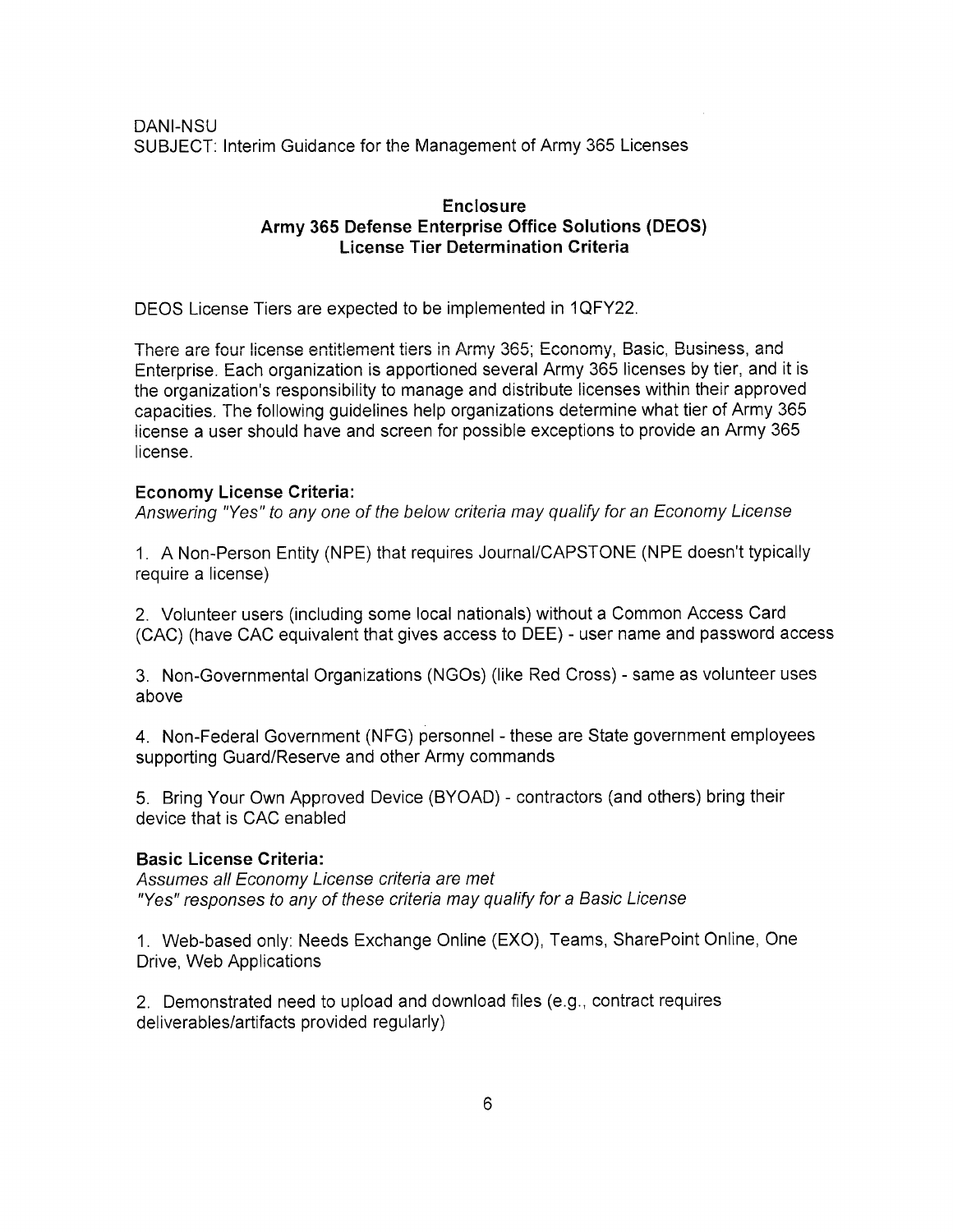#### DANI-NSU

suBJEcr: lnterim Guidance for the Management of Army 36s Licenses

3. Company level command teams (CPT/1SG) and above that need a minimum of Basic license (if not awarded a higher license already)

4. Battalion level staff officers/NCOs and above that require Basic license minimum

# Business License Criteria:

Assumes all Basic License criteria are met "Yes" responses to any of these criteria may qualify for a Business License

<sup>1</sup>. Assigned a Government-furnished equipment (GFE), with MS Windows 10 (WlN10), and on Non-classified Internet Protocol Router Network (NIPRnet) or Defense Research and Engineering Network (DREN)

- 2. Has an Active Directory account
- 3. Requires use of desktop applications
- 4. Contractors with a contractual requirement for GFE

#### Enterprise License Criteria:

Assumes all Business License criteria are met "Yes" responses to any of these tools may qualify for an Enterprise License

User requires additional Enterprise Management Tools like Power Bl Pro, Audio conference, Advanced AUDIr & compliance, Threat lntel, ADD p2, and Defender

## Exceptions:

Users without an Army 365 license provisioned with a tier upgrade to Business and Enterprise require approval by the first 06 Commander, or civilian equivalent, within the users' chain of command.